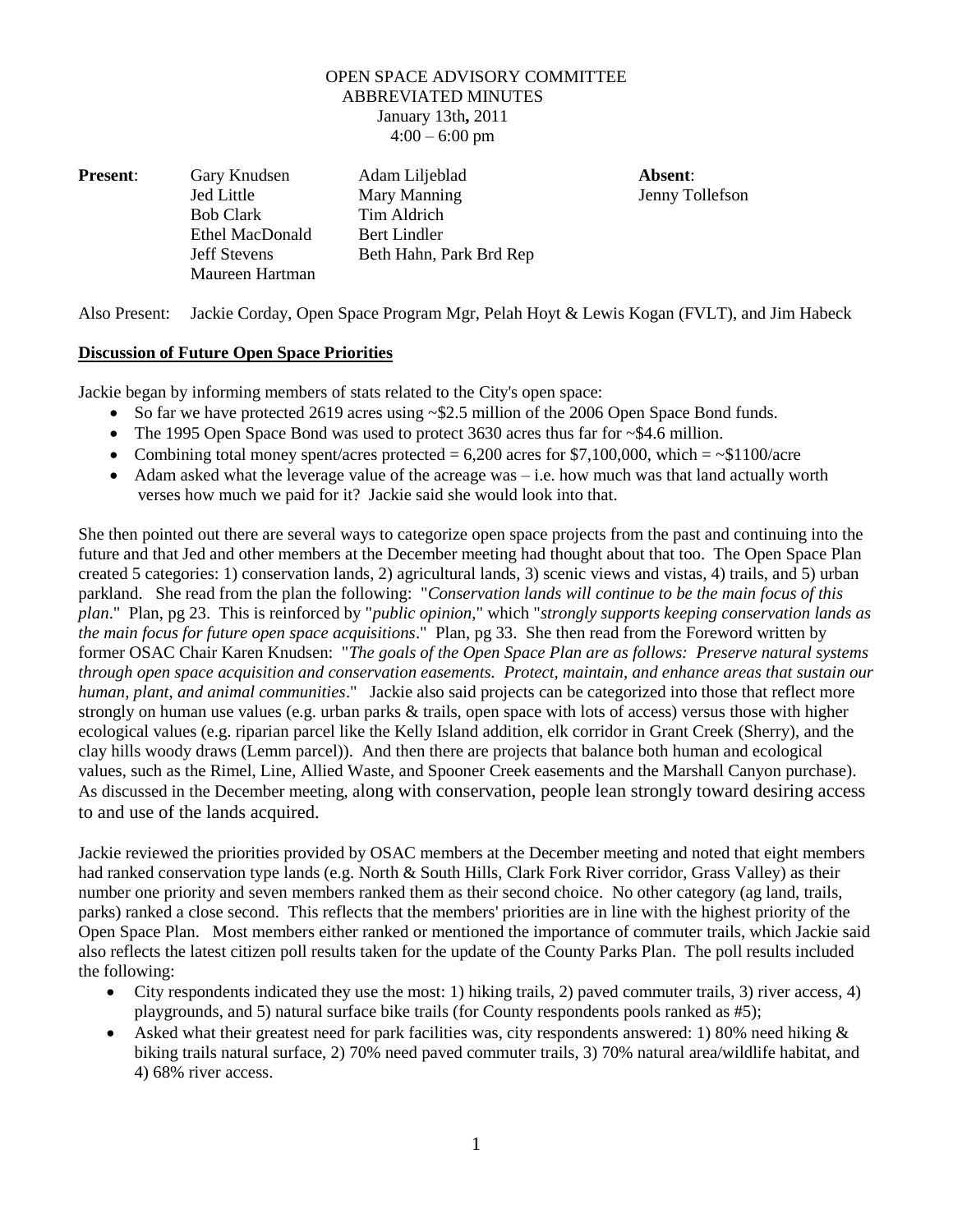- City respondents ranked highest "maintain existing land with passive activities" with "maintain lands for conservation values" a close second. These results parallel what was found in previous surveys taken in prep for the 2006 Open Space Bond and a County survey to update the Growth Policy.
- In spite of the economic difficulties nationally and locally, people were still willing to be taxed to acquire and maintain more open space - 70% of all county/city residents would support paying from \$10-19/year more in taxes to acquire more open space and trails (it was 80% for city residents).
- 77% of all county/city residents would support paying from \$10-19/year more in taxes to maintain what we have for open space and trails.

Jackie then informed members about creating her 2011 workplan and how she set her priorities based upon the following factors:

- Geography & need Looking at the updated open space map, we have done a very good job with providing accessible open space to the north (North Hills, Mt Jumbo) and east (Mt. Sentinel) and soon Bonner Hill will serve East Missoula/Bonner in addition to the YAWLE and Marshall Canyon acquisitions. We have protected a large portion of the viewshed and kept working ranches in place in the South Hills (access is still needed). To the west the viewshed of McCauley Butte is protected and there are 200 acres of the Clark Fork River corridor directly accessible to residents living south of the river. However, there is still a great need for urban parkland in the Franklin to the Fort neighborhood and for a community park and accessible open space in the Mullan area west of Reserve and north of the river.
- Lack of opportunity in North  $\&$  South Hills Within the past couple of years, FVLT and RMEF have contacted the large landowners that have not yet granted a conservation easement on their properties located in the North & South Hills Cornerstones. The Trust for Public Lands also has made contact with a large ranch owner within the Butler Creek Cornerstone. So far, these landowners are not ready to move forward with an easement and thus there presently is a lack of opportunity for the City to make any significant progress in protecting these Cornerstones until the landowners are ready. (They are also not interested in selling their land at a price that would be remotely attainable for the City to acquire). At this point, with \$2.5 million still available, if and when a land trust successfully negotiates an easement, we will be ready to evaluate any proposal.
- Challenges lack of partners Between the recession and the MT Legacy Project, our traditional partners will not be able to come to the table with any significant funds for many years to come. That means that we will mostly be on our own for funding projects.
- Choosing from each type My list includes potential projects from 4 of the 5 types of open space listed in the plan: 1) conservation lands, 2) agricultural lands, 3) trails, and 4) urban parkland. All of the priorities also reflect priorities mentioned by members at the December meeting.

Jackie then went over her top 5 priorities from her 2011 Work Plan:

- 1. **Franklin Neighborhood** Continuing work to acquire parkland in the F2F neighborhood (the USFS Motorpool 14 acre parcel now looks more promising since the FS indicated it will be sold within 2-4 yrs).
- 2. **Mullan Area** Work with the Airport and private land owners to obtain a community park in the Mullan area, secure the Milwaukee Trail, and preserve some farmland.
- 3. **Trails** Completing trail easement acquisition for the Kim Williams Trail extension to the Canyon River golf course/subdivision, the Bitterroot Spur gap between South Ave & Livingston, and connecting the end of Rimmel Way to Hillview Way via a trail adjacent to Moose Can Gully.
- 4. **Elk Corridor** Protect the North Hills elk corridor through Grant Creek Valley by continuing to work with RMEF, FWP, and private property owners.
- 5. **Bike/ped Infrastructure Funding -** Continue working for passage of a better Transportation Bill that provides greater funding for bike/ped infrastructure.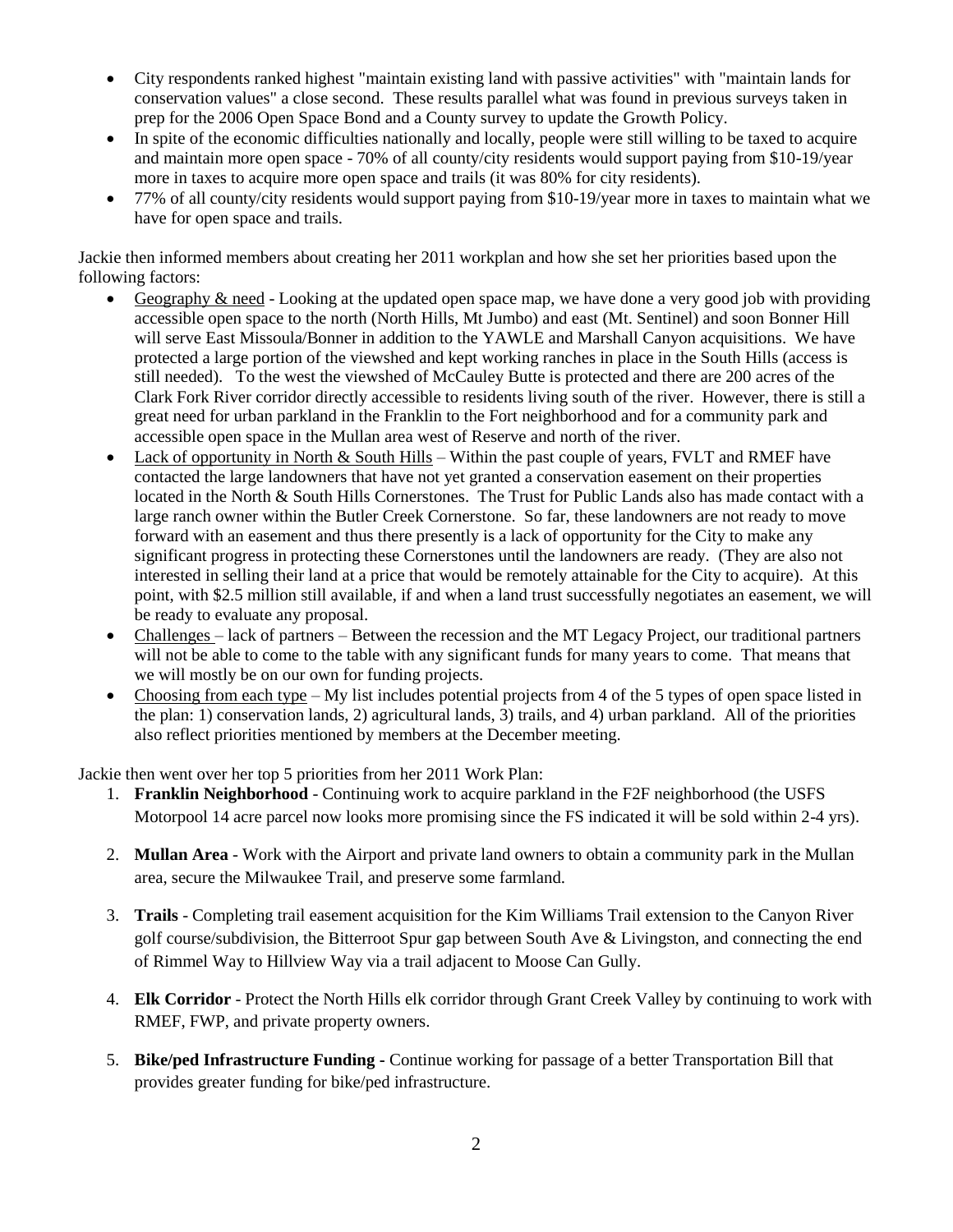Jackie is also watching what is happening in the Montana Legislature. There are many proposals that are not friendly to lands conservation programs. One pending bill would negate the perpetuity of conservation easements. There are other efforts to disallow state agency acquisition of lands and holding conservation easement interests in lands.

**Election of Officers** – Members voted unanimously to re-elect Tim Aldrich as chair and elect Bert Lindler as vicechair.

## **Open Space Updates**

- 1) USFS Motor Pool and Shops at 14<sup>th</sup> and Catlin: Jackie has been in contact with Forest Service personnel and found that there is a 2 to 4 year target for selling the property. The FS is looking for a cash deal to enable them to move their current facilities. Jackie is working with City leaders to brainstorm possible ways for the city to acquire all or a portion of this property. She will meet with Regional Forester Leslie Weldon soon. It was suggested that we may need to seek assistance from our Congressional Delegation. This possible acquisition is a work in progress.
- 2) Everyone hoped to close on the Deschamps project in December, but one family member out of the 7 involved is still not in agreement. If this closes soon, our acreage accomplishment for the year will be close to 1700 acres, which would be the largest total acreage preserved in one year in OSAC history.
- 3) Closing on the Bonner Hill has been delayed while the significance of a large water tank on the property is being considered because the water came from a contaminated source.
- 4) One goal of the Conservation Lands Management Plan is to formalize coordination of groups involved in managing these lands. Jackie and Morgan are working on that now and they propose creating a Conservation Lands Advisory Committee (CLAC) to replace MJAC, GPAC, and the CLTAC. The Committee would have 12 voting members and two non-voting participants from FWP and the U. S. Forest Service. The goal is to formalize this by late spring 2011. Pelah Hoyt asked how would CLAC interact with OSAC? Jackie said that's a good question without a concrete answer at this point – possibly inviting the CLAC chair on OSAC fieldtrips would be a good start if the proposal was for acquisition (verses conservation easement).
- 5) There was a good discussion of whether or not OSAC should analyze potential projects with the objective of making recommendations on management stipulations where appropriate (Jackie gave the one and only example where that has been done thus far - prohibiting a trail straight up Mt. Jumbo on the YAWLE property in order to protect Mule Deer habitat). After a good discussion, there was agreement that this is important for us to consider on each project where needed and that the CLM Plan should serve as the new basis for land management. It should not be considered a criterion in the evaluation, however this should be a role we play to make sure we not only recognize and identify critically important attributes of a property but also to address the protection of the property's conservation values.
- 6) There was a request for the status of accomplishments and spending in the County Open Lands Program. Jackie said she had requested this information, but it was not yet available. It will be